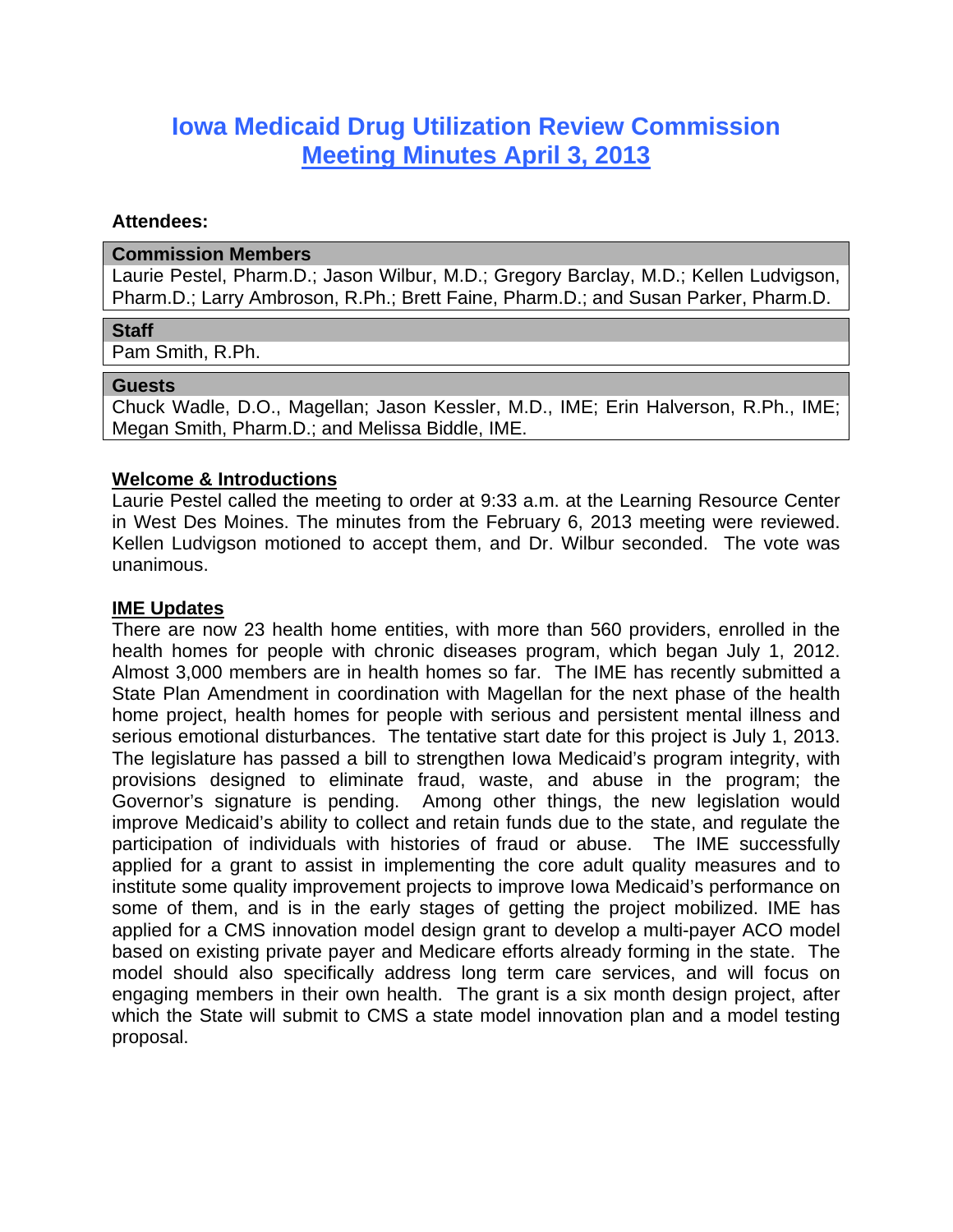# **Prevalence Report Summary**

Statistics from January though February 2013 were discussed, including: cost per user (\$237.83), number of total prescriptions dispensed (a decrease of 2.9% compared to the previous reporting period), average cost per prescription (\$58.00), and generic utilization (83.9%). The total paid amount decreased by 4.8% from the previous reporting period. There were 161,645 unique users, which is 2.8% less than the total for November and December. Lists of the top 20 therapeutic classes were provided. Atypical Antipsychotics were the most expensive (though the percentage of the budget is decreasing due to release of multiple generics), and Stimulants-Amphetamines-Long-Acting came in second. SSRIs had the highest prescription count, and Beta-Lactams/Clavulanate Combinations came in second. The top 100 drugs were also reviewed. The ten most expensive medications were: *Abilify*, *Vyvanse*, methylphenidate hcl er, *Synagis*, *Focalin XR*, *Adderall XR*, *Advate, Cymbalta, Tamiflu*, and *Advair Diskus*.

# **Case Studies**

Pam Smith presented 4 case studies. Recommendations by commissioners from these four examples resulted in annualized total savings of \$837.52 pre-rebate (state and federal).

#### **Public Comment**

Nancy Bell from Pfizer spoke about Janus Kinase Inhibitors. Ruchir Parikh from Boehringer-Ingelheim spoke about *Pradaxa*. Kelly Quigley from Merck spoke about *Zetia* and *Vytorin*. Chris Draheim from Genzyme spoke about *Abagio*.

# **P&T Referral of Zetia/Vytorin**

At the March 14th P&T Committee Meeting, *Zetia* and *Vytorin* underwent an evidence review to discuss whether they should be changed to non-preferred for lack of clinical outcomes. Per the prescribing information of both products, limitations of use include that the effect on CV morbidity and mortality have not been established (or with *Vytorin*, over and above that demonstrated with simvastatin monotherapy). After reviewing the prepared analysis, the P&T Committee agreed with the recommendation that these medications be referred to the DUR Commission for review and creation of prior authorization criteria. Dr. Barkin suggested that multiple trials on statins with survival advantages should be required prior to approval of *Vytorin* or *Zetia*. However, the DUR Commission did not feel prior authorization criteria were necessary at this time due to the limited number of claims, though the numbers will be run and brought to the June meeting for further consideration. This could possibly be a future focus study topic.

# **Prior Authorization**

*Repository Corticotropin Injection (H.P. Acthar Gel):* The Commission reviewed the prior authorization criteria as follows:

*Prior authorization is required for repository corticotropin injection. Payment will be considered under the following conditions:* 

*1. Patient is under two years of age and*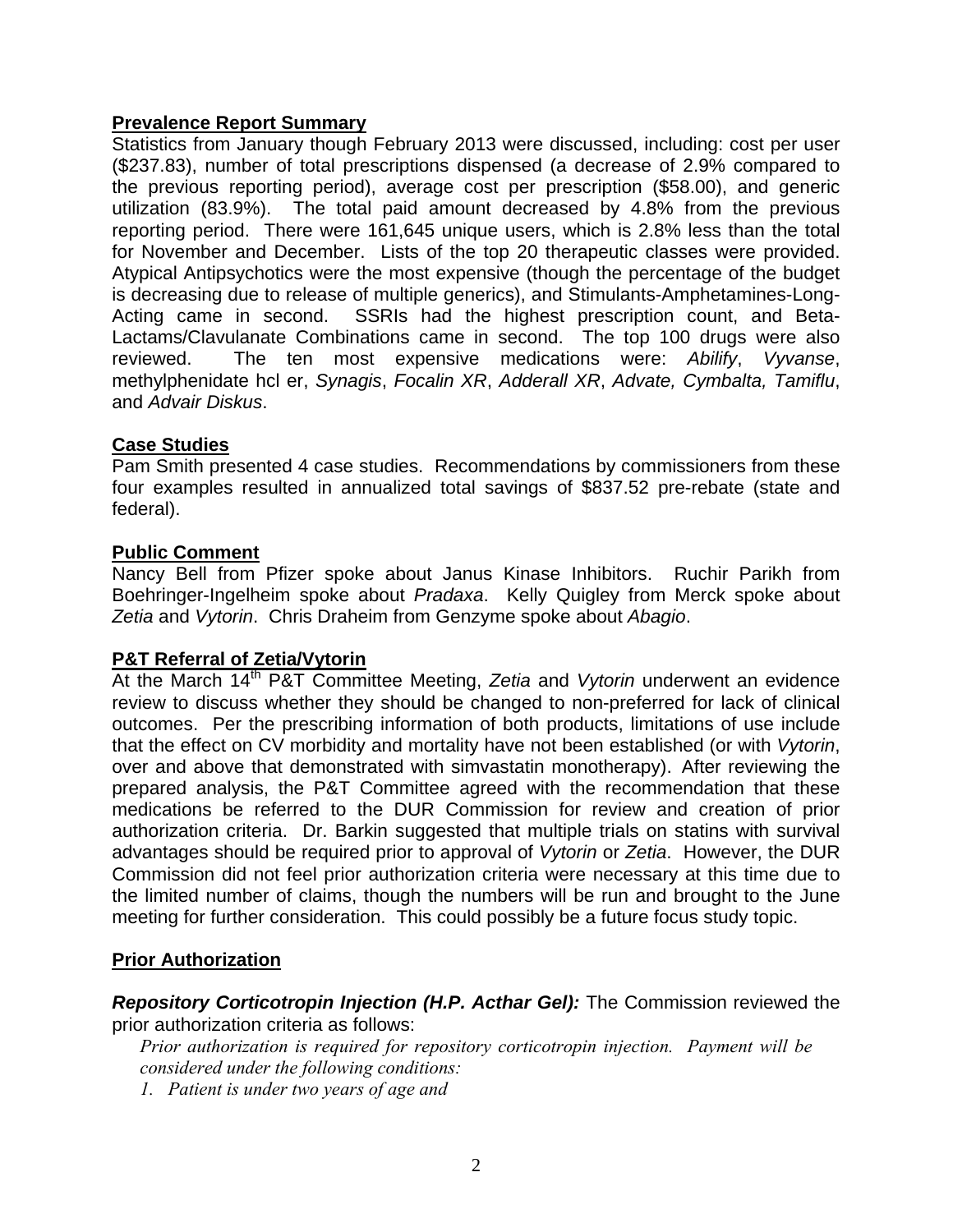*2. Patient has a diagnosis of infantile spasms.* 

*Treatment of compendia indicated steroid-response conditions will only be considered upon documented contraindications or intolerance to corticosteroids not expected to occur with the use of repository corticotropin injection. Requests will be considered for up to 30 days for all indications, when criteria for coverage are met.* 

Larry Ambroson motioned to accept the criteria as amended, and Brett Faine seconded. The motion passed with all in favor.

*Janus Kinase (JAK) Inhibitors:* The Commission reviewed the prior authorization criteria as follows:

*Prior authorization is required for Janus kinase (JAK) inhibitors. Payment will be considered when the following conditions are met:* 

- *1. The patient is 18 years of age or older; and*
- *2. Has a diagnosis of moderate to severe rheumatoid arthritis; and*
- *3. Has a documented trial and inadequate response to two preferred oral disease modifying antirheumatic drugs (DMARD) used concurrently. The combination must include methotrexate plus another preferred oral DMARD (hydroxychloroquine, sulfasalazine, leflunomide, or minocycline) ; and*
- *4. Has a documented trial and inadequate response to preferred biological DMARD; and*
- *5. The patient is not using or planning to use tofacitinib in combination with biologic DMARDs or potent immunosuppressants (azathioprine or cyclosporine); and*
- *6. Has been tested for latent tuberculosis prior to initiating therapy and will be monitored for active tuberculosis during treatment; and*
- *7. Recommended laboratory monitoring of lymphocytes, neutrophils, hemoglobin, liver enzymes and lipids are being conducted according to manufacturer labeling; and*
- *8. Patient does not have a history of malignancy (other than a successfully treated nonmelanoma skin cancer); and*
- *9. Patient is not at an increased risk of gastrointestinal perforation.*

*The required trials may be overridden when documented evidence is provided that the use of these agents would be medically contraindicated.*

Dr. Wilbur motioned to accept the criteria as amended, and Larry Ambroson seconded. The motion passed with all in favor.

**Dabigatran (Pradaxa):** The Commission reviewed the prior authorization criteria as follows:

*Prior authorization is required for dabigatran (Pradaxa®). Payment will be considered for patients under the following conditions:* 

- *1. Patient has a diagnosis of non-valvular atrial fibrillation; and*
- *2. Documentation of a previous trial and therapy failure with warfarin; and*
- *3. Presence of at least one additional risk factor for stroke, with a CHADS<sub>2</sub> score*  $\geq$  *2; and*
- *4. Patient does not have a mechanical prosthetic heart valve; and*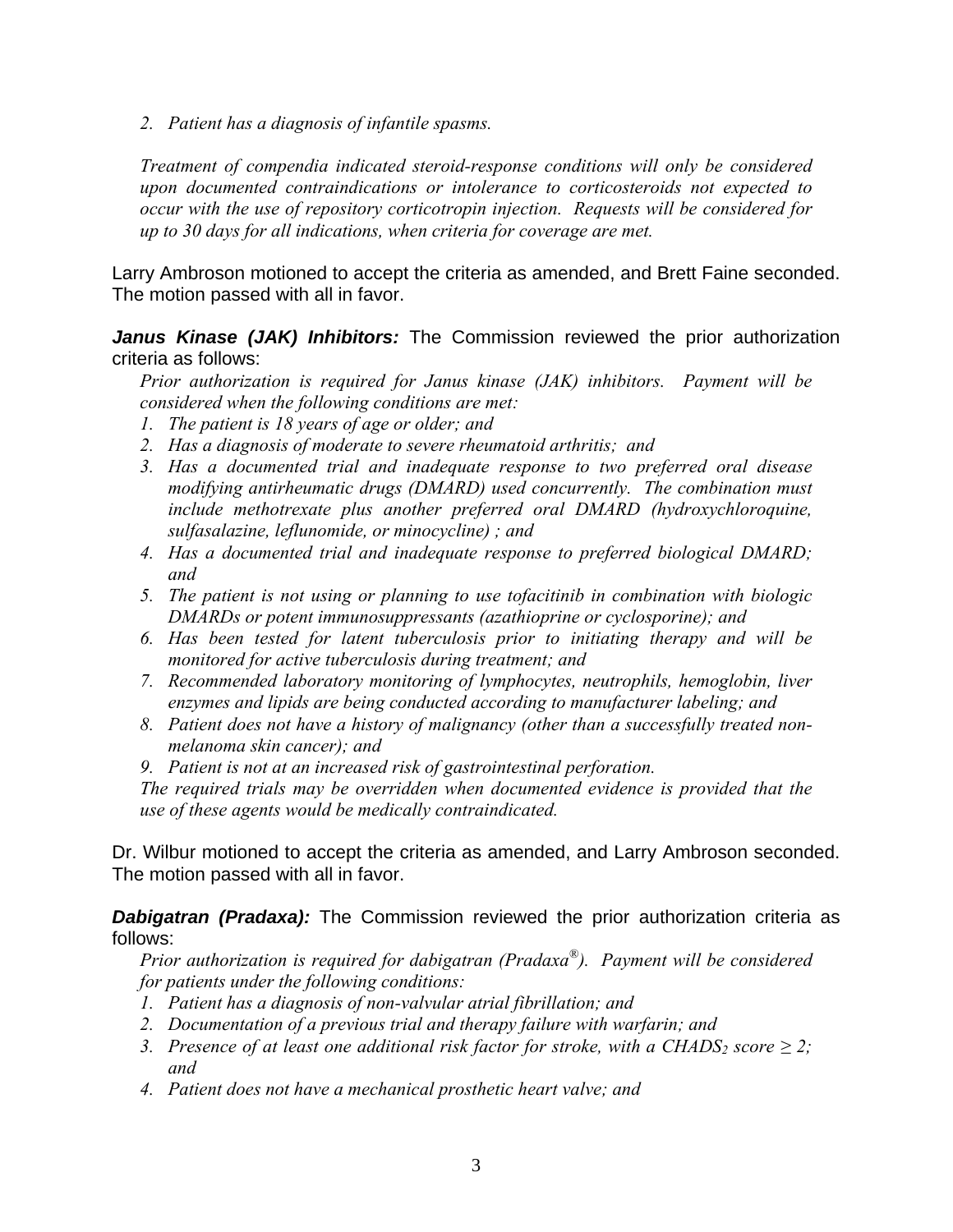- *5. Patient does not have active pathological bleeding; and*
- *6. Patient does not have severe renal impairment (CrCl < 15mL/min) or is not on dialysis.*

*The required trials may be overridden when documented evidence is provided that the use of these agents would be medically contraindicated.* 

Additionally, a quantity limit of 60 capsules per 30 days for both strengths will be put in place, and the CHADS<sub>2</sub> scoring table will be added to the PA form. Brett Faine motioned to accept the criteria, and Kellen Ludvigson seconded. The motion passed with all in favor.

# **Sodium Oxybate (Xyrem):** The Commission reviewed the prior authorization criteria as follows:

*Prior authorization is required for sodium oxybate (Xyrem®). Payment will be considered for patients 16 years of age or older under the following conditions:* 

- *1. A diagnosis of cataplexy associated with narcolepsy verified by a recent sleep study (including PSG, MSLT, and ESS) and previous trial and therapy failure with one of the following tricyclic antidepressants: clomipramine, imipramine, or protriptyline.*
- *2. Patient is enrolled in the Xyrem® Success Program.*
- *3. A diagnosis of excessive daytime sleepiness associated with narcolepsy verified by a recent sleep study (including PSG, MSLT, and ESS) and previous trials and therapy failures at a therapeutic dose with a preferred amphetamine and non-amphetamine stimulant.*
- *4. Patient has been instructed to not drink alcohol when using Xyrem®.*
- *5. Requests for patients with a prior history of substance abuse, concurrent use a sedative hypnotic, or a semialdehyde dehydrogenase deficiency will not be considered.*

*The required trials may be overridden when documented evidence is provided that the use of these agents would be medically contraindicated.* 

As this was the second review of these criteria, no motion was necessary.

*Oral Multiple Sclerosis Agents:* The Commission reviewed the prior authorization criteria as follows:

*Prior authorization is required for fingolimod (Gilenya™) or teriflunomide (Aubagio®). Payment will be considered for patients 18 years of age and older under the following conditions:* 

- *1. A diagnosis of relapsing forms of multiple sclerosis, and*
- *2. A previous trial and therapy failure with a preferred interferon or non-interferon used to treat multiple sclerosis.*

*The required trial may be overridden when documented evidence is provided that the use of these agents would be medically contraindicated.* 

*For patients initiating therapy with fingolimod (Gilenya™), documentation of the following must be provided:*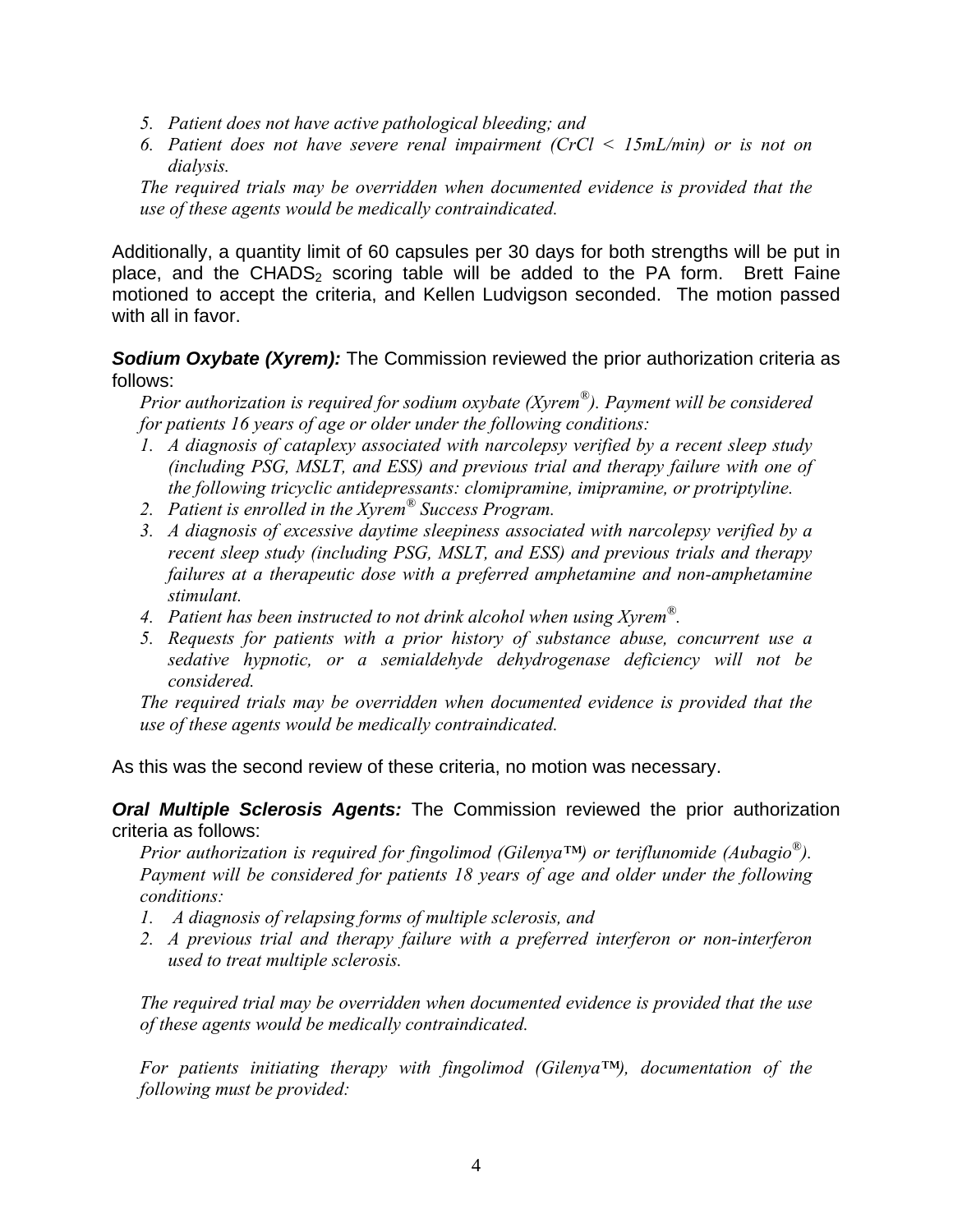- *Patient does not have a recent (within the past 6 months) occurrence of myocardial infarction, unstable angina, stroke, transient ischemic attack, decompensated heart failure requiring hospitalization or Class III/IV heart failure.*
- *Patient does not have a history or presence of Mobitz Type II 2nd degree or 3rd degree AV block or sick sinus syndrome, unless the patient has a pacemaker.*
- *Patient does not have a baseline QTc interval ≥ 500 ms.*
- *Patient is not being treated with Class Ia or Class III anti-arrhythmic drugs.*

*For patients initiating therapy with teriflunomide (Aubagio®), documentation of the following must be provided:* 

- *Patient does not have severe hepatic impairment.*
- *A negative pregnancy test for females of childbearing age.*
- *Use of a reliable form of contraception for females of childbearing age.*
- *Patient is not taking leflunomide.*

As this was the second review of these criteria, no motion was necessary.

# **Public Comment**

There were no public comments.

# **Focus Studies**

*Guanfacine plus Clonidine:* This was a follow-up discussion. One-hundred sixty-two (162) of the 299 members identified changed therapy, for an annualized cost savings of \$6,490.60 (state and federal, pre-rebate) as a result of the 689 surveys sent out to prescribers and pharmacies. Three-hundred sixteen (316) (45.86%) of those surveys were returned.

**Duplicate Antidepressants:** Letters will be sent to the prescribers of patients taking an antidepressant in the same drug class to inquire about the duplicate therapy and ask if one of the antidepressants could be discontinued. Letters will also be sent to the prescribers of the two patients combining an MAOI with an SSRI or TCA to inform the provider of the contraindication. Additionally, letters will be sent to the prescribers of the patients combining three or more antidepressants to ask if one or more of the medications could be discontinued.

*Topical Testosterone without an Indicated Diagnosis:* Clinical prior authorization criteria will be developed for topical testosterone products. Potential criteria, to be brought to the June DUR meeting, includes:

- *Patient is male*
- *Diagnosis of hypogonadism*
- *Serum testosterone level (two morning pre-treatment levels)*
- *Symptoms and signs of hypogonadism; more than one symptom? Combination of specific and non-specific symptoms and signs? (Iowa Medicaid does not authorize payment of medications for sexual dysfunction or infertility)*